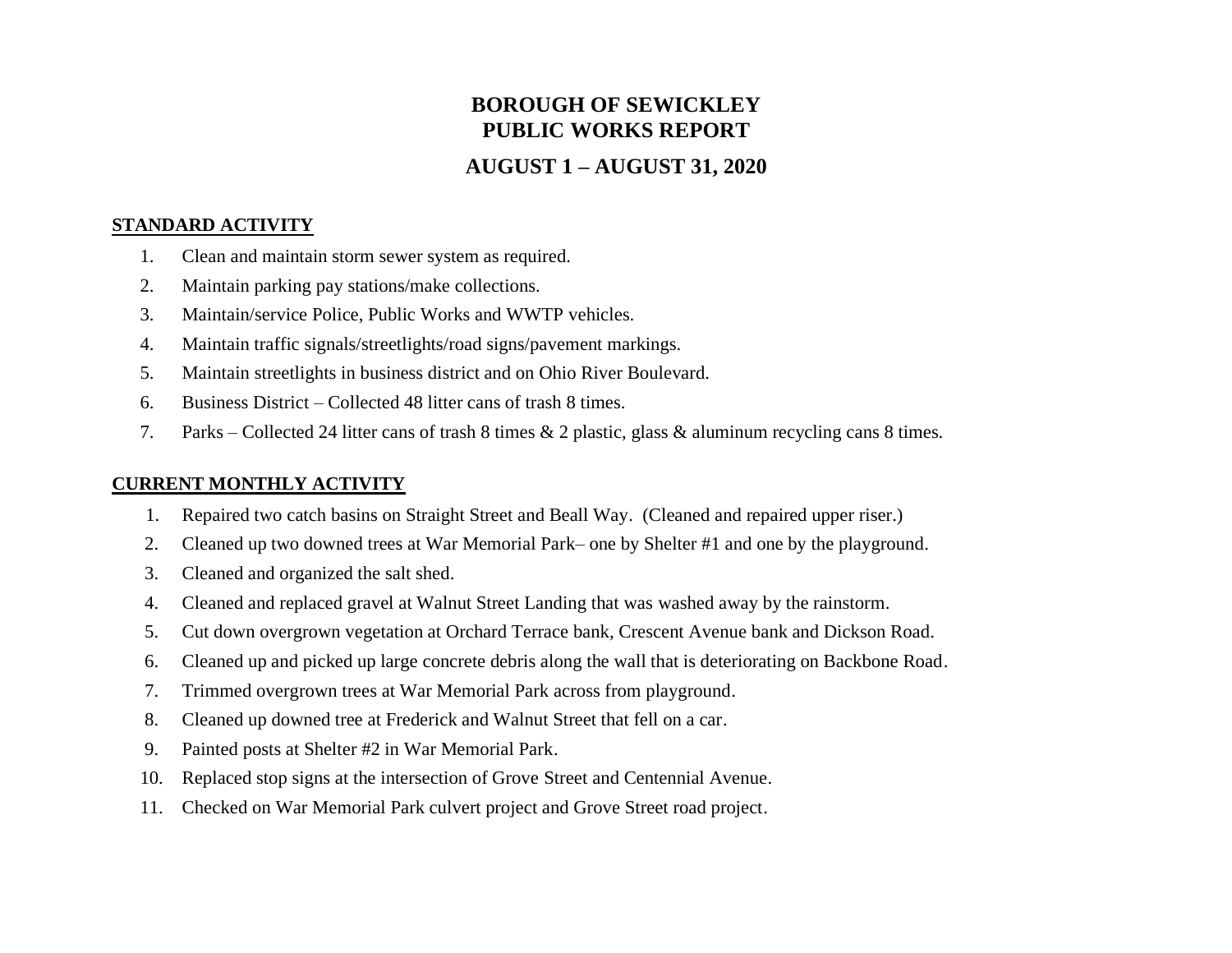#### **PUBLIC WORKS REPORT AUGUST 2020 PAGE 2**

#### **CURRENT MONTHLY ACTIVITY** *(CONTINUED)*

- 12. Investigated large sink hole on Maple Lane broken sewer.
- 13. Investigated broken storm sewer at intersection of Grove Street and Backbone Road causing water to come out of the ground.
- 14. Cut grass on all borough parks and properties. Pulled weeds in business district tree beds.
- 15. Patched potholes in town.
- 16. Serviced Truck #1 and check engine light on Truck #16.
- 17. Repaired coolant leak on backhoe.
- 18. Serviced brakes on Truck #4 and replaced battery in Truck #1.
- 19. Check engine light on street sweeper (emissions) and fixed flat tire on Truck #4.
- 20. Inspection on Waste Water Treatment Plant Truck F250 2001.
- 21. Replaced casters on street sweeper chute.
- 22. Cleaned up after large storm on 8/27/2020 lots of trees down and debris.